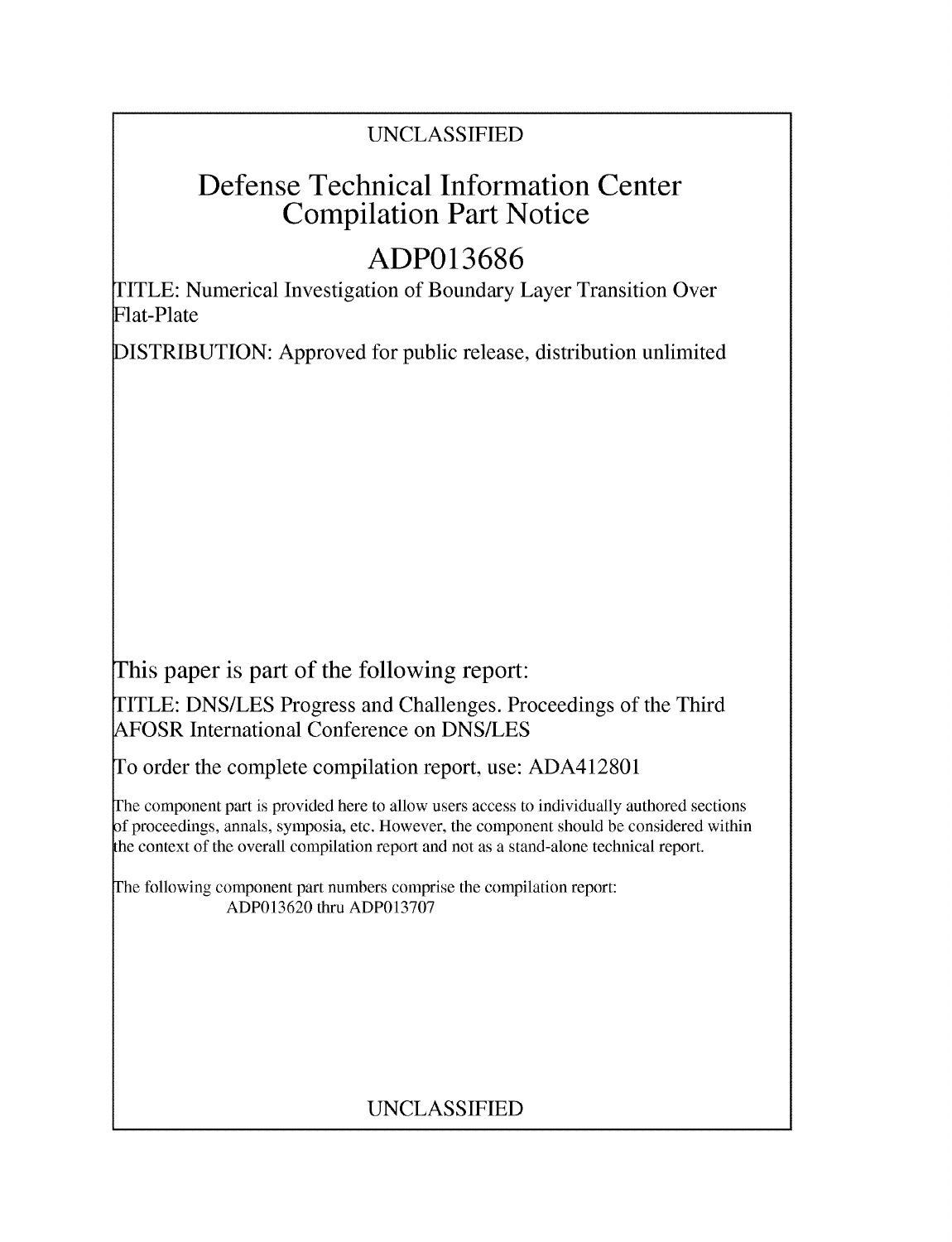## **NUMERICAL INVESTEGATION** OF BOUNDARY LAYER **TRANSITION** OVER FLAT-PLATE

KUNLUN LIU, KHOON SENG YEO AND CHANG SHU, ZHENGYI WANG

*Department of Mechanical Engineering, National University of Singapore 10 Kent Ridge Crescent, Singapore, 119260*

#### Abstract

This paper presents two numerical cases of disturbed Navier-Stokes equations. In case **1,** four order accuracy finite difference is used to investigate the evolution of negative frequency disturbance in Blasius boundary layer, results show us that negative frequency can reduce the streamwise wavelength of T-S wave, and accelerate the transition process. The effect of negative frequency lets to the breakdown of fluid structure becomes more significant. And, in the case two, two order accuracy finite volume method is used, Reynolds number is 900, and dimensionless frequency F is 86 in this case. Results present that the evolution process is more gradual in the positive frequency compare with the negative frequency in case 1. And the pressure contours clearly present a nonlinear interaction and break down process of two **A.** vortexes.

#### 1. Introduction.

The laminar-turbulent transition is long interested by researchers of fluid dynamics. Stability theory has been developed as a theoretical understand of transition phenomena, its early period is the stage of linear theory, L. Prandtl', W. Tollmien and Grohne,  $D^2$ , W. Heisenberg<sup>3</sup> and C. C. Lin<sup>4</sup> greatly contributed to it. The character of this period is the development of theoretical work is faster than that of experiment and computation. Up to 1947, by the using of ribbon technique, G. B. Schubauer and H. K. Skramstad<sup>5</sup> successfully got powerful experiment supports of the linear stability theory.

Since the breakthrough in experiment and computation, experiment and computation quickly developed, and quickly beyond the development of theoretical work, because the difficulty in non-linear analysis obstructs its advance. The most important achievements in the stability theory during this period is the discovery of C-type<sup>6</sup>, H-type<sup>7,8</sup>, K-type<sup>9</sup> and N-type<sup>10, 11</sup> breakdown. C-type breakdown can be explained by triad resonance theory, and H-type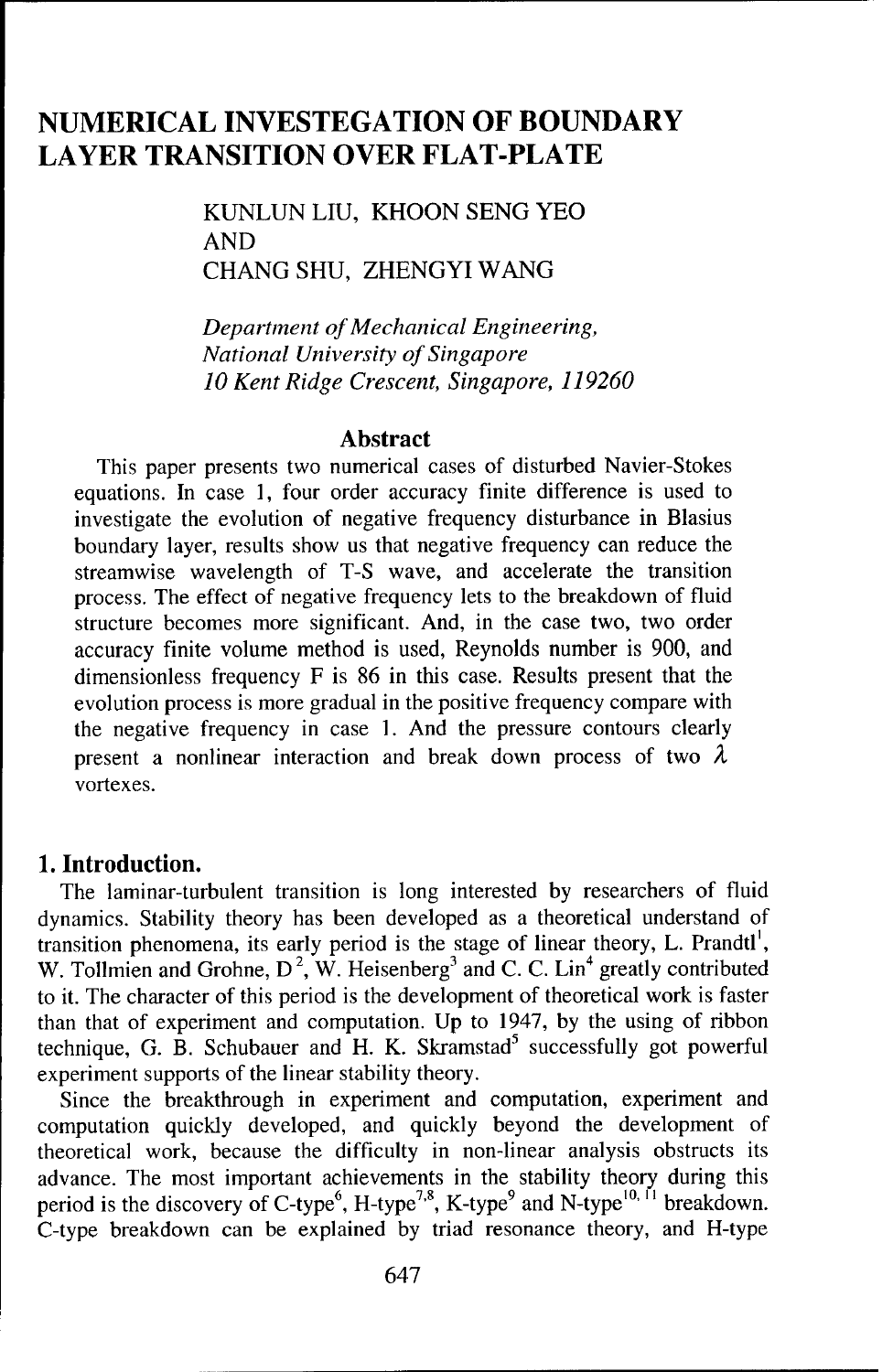breakdown can be explained by the secondary instability theory. The experiments of Saric and Tomas<sup>12</sup> show that for the different amplitude of T-S wave, fluid will transition on the different breakdown route. When the amplitude of T-S wave range from 0.2% to 0.4%, the flows will present C-type instability, and the amplitude of T-S wave range from 0.4% to 0.6%. H-type instability will appear in flow. When the amplitude of T-S wave is over 0.6%, the k-type instability will appear. Since the secondary instability bases on the assumption that T-S wave is independent with the secondary disturbance, when the amplitude of T-S wave is high enough, this condition can be easily satisfied. This is the reason H-type breakdown happen on the higher amplitude T-S wave conditions compare with C-type breakdown. Since the clear, directly and universal theoretical analysis about Navier-Stokes equation has been unavailable up to now because of the nonlinear difficulty, numerical simulation become the necessary tool to the stability theory. H. Fasel<sup>13, 14</sup>, B. J. Bayly & S. A. Orsag<sup>15</sup> and C. Liu & Z. Liu<sup>16</sup> got some excellent numerical simulated results of transition in the different cases.

The purpose of this paper is to present the nonlinear interaction of fluid structure, and effect of frequency to transition.

#### 2. Governing equation and numerical method,

Fluid field is decomposed into two parts: mean flow and disturbance. The mean flow in our cases is Blasius boundary layer. The governing equations become:

$$
\frac{\partial u_i}{\partial t} + J[(\frac{\partial u_i(U_1 + U_1^0) + u_i^0 U_1}{\partial \xi}) + (\frac{\partial u_i(U_2 + U_2^0) + u_i^0 U_2}{\partial \eta}) + (\frac{\partial u_i(U_3 + U_3^0) + u_i^0 U_3}{\partial \zeta})] +
$$
  

$$
(\xi_i \frac{\partial}{\partial \xi} + \eta_i \frac{\partial}{\partial \eta} + \zeta_i \frac{\partial}{\partial \zeta}) p - \frac{\Delta u_i}{\text{Re}} = 0 \qquad (1.1)
$$
  

$$
\frac{\partial u_1}{\partial \xi} + \frac{\partial u_2}{\partial \eta} + \frac{\partial u_3}{\partial \zeta} = 0 \qquad (1.2)
$$

where  $u_i$  are disturbed velocity components, p is disturbed pressure, J is transformation Jacobian,  $u_i^0$  are mean flow velocity components. U<sub>i</sub> and U<sub>i</sub> are contravariant disturbance velocity components and contravariant mean flow velocity components, and hold:

$$
U_1 = \frac{1}{J} (u_1 \xi_x + u_2 \xi_y + u_3 \xi_z), \quad U_2 = \frac{1}{J} (u_1 \eta_x + u_2 \eta_y + u_3 \eta_z)
$$

$$
U_3 = \frac{1}{J} (u_1 \varsigma_x + u_2 \varsigma_y + u_3 \varsigma_z)
$$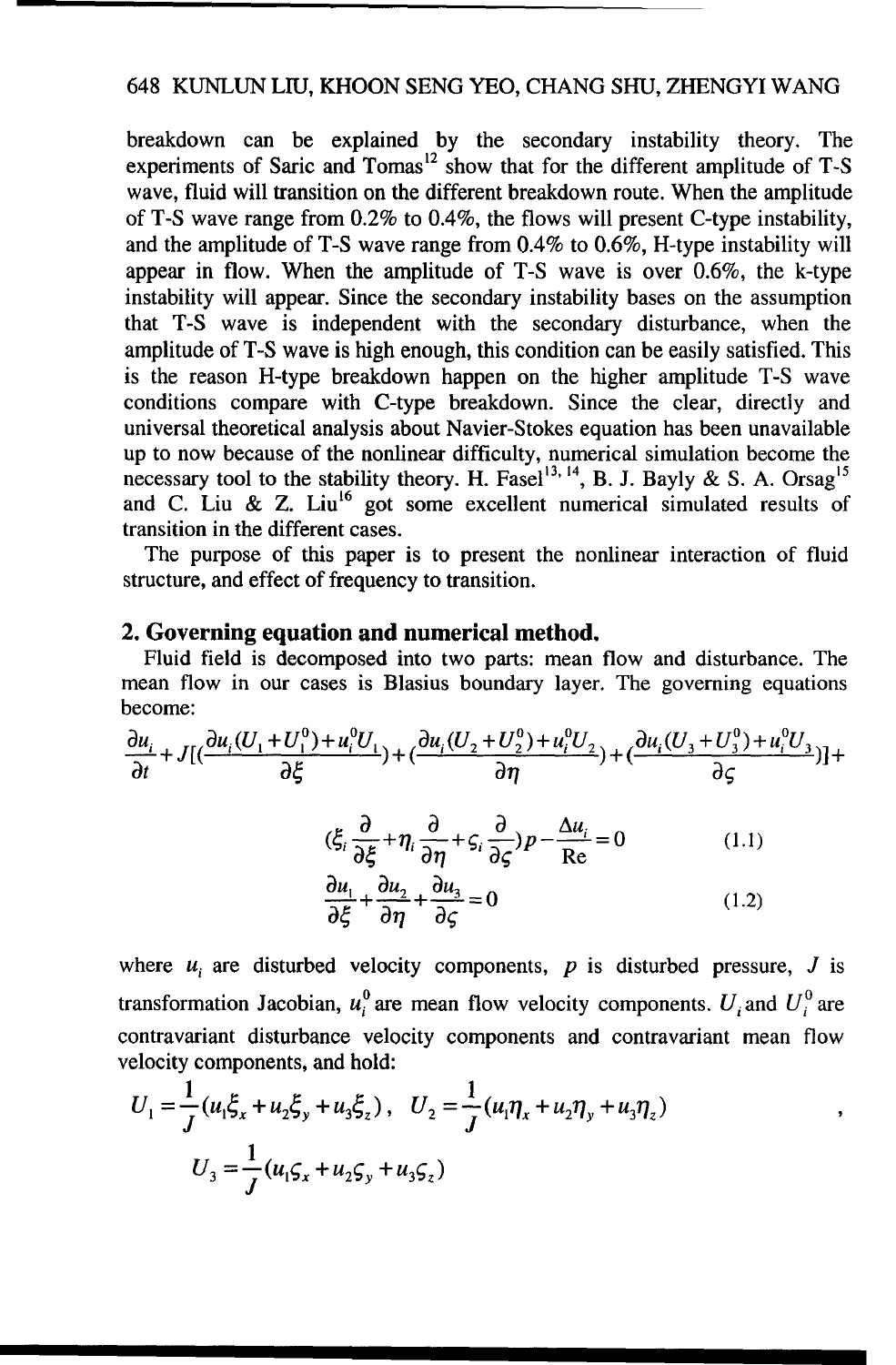$$
U_1^0 = \frac{1}{J} (u_1^0 \xi_x + u_2^0 \xi_y + u_3^0 \xi_z), \ U_2^0 = \frac{1}{J} (u_1^0 \eta_x + u_2^0 \eta_y + u_3^0 \eta_z)
$$
  

$$
U_3^0 = \frac{1}{J} (u_1^0 \zeta_x + u_2^0 \zeta_y + u_3^0 \zeta_z)
$$

Inflow displacement thickness is used as dimensionless constant. The following orthogonal grids are used for the numerical simulation:

$$
x = \xi, \qquad y = \frac{y_{\text{max}} \sigma \eta}{\eta_{\text{max}} \sigma + y_{\text{max}} (\eta_{\text{max}} - \eta)}, \qquad z = \zeta \qquad (2)
$$

in both case,  $y_{\text{max}} = 40$ , and  $\sigma = 6$ . And the grids are homogeneous in the streamwise and spanwise. For preventing the pressure-velocity couple, staggered grid is used.

We simulate two different cases for the description the evolutions and interaction of T-S wave in flat-plate boundary layer transition. The first case focus on the effect of negative frequency disturbance to the transition, we wish numerical results could present the phenomena that the negative frequency disturbance will greatly accelerate the breakdown process. And for this purpose, finite difference method with second-order backward Euler differences in time direction and fourth-order central differences in space direction is used. The inflow is the superposition of solutions of **O-S** equation, and holds:

$$
u_i = \phi(\eta)^{2d}_i e^{i(-\omega t)} + \phi(\eta)^{3d}_i e^{i(-\omega t + \beta \zeta)} + \phi(\eta)^{3d}_i e^{i(-\omega t - \beta \zeta)} + C.C.
$$
 (3.1)

$$
p = \phi'(\eta)^{2d} e^{i(-\omega t)} + \phi'(\eta)^{3d} e^{i(-\omega t + \beta \varsigma)} + \phi'(\eta)^{3d} e^{i(-\omega t - \beta \varsigma)} + C.C.
$$
 (3.2)

The side condition is periodic, which hold:

$$
\phi_{i,j,1} = \phi_{i,j,NK+1}, \qquad \phi_{i,j,NK+2} = \phi_{i,j,2}
$$
 (4)

So every periodic in spanwise direction will be investigated by  $K + 1$  point. And the length of spanwise is set as:

$$
L_k = \frac{2\pi (NK+1)}{\beta K} \tag{5}
$$

For avoiding the numerical divergence in the outflow region, the previous work<sup>16</sup> use buffer zone technique in the outflow region. But in case one, we replace the buffer zone technique with the first order upwind scheme, by the numerical dispassion of upwind scheme, the numerical divergence is successfully avoided. The using of upwind scheme bases on the following consider, when the transition happen, the large scale vortex structure will grow up, if the outflow boundary locate at the center of this large scale vortex, the outer flow boundary will hold the symmetric boundary condition, such as

$$
\phi_{I-1/2} = \phi_{I+1/2}, \qquad \phi_{I-1/2}' = -\phi_{I+1/2}'
$$

where  $I$  is the grid of outer boundary. In this condition, we have the following relation: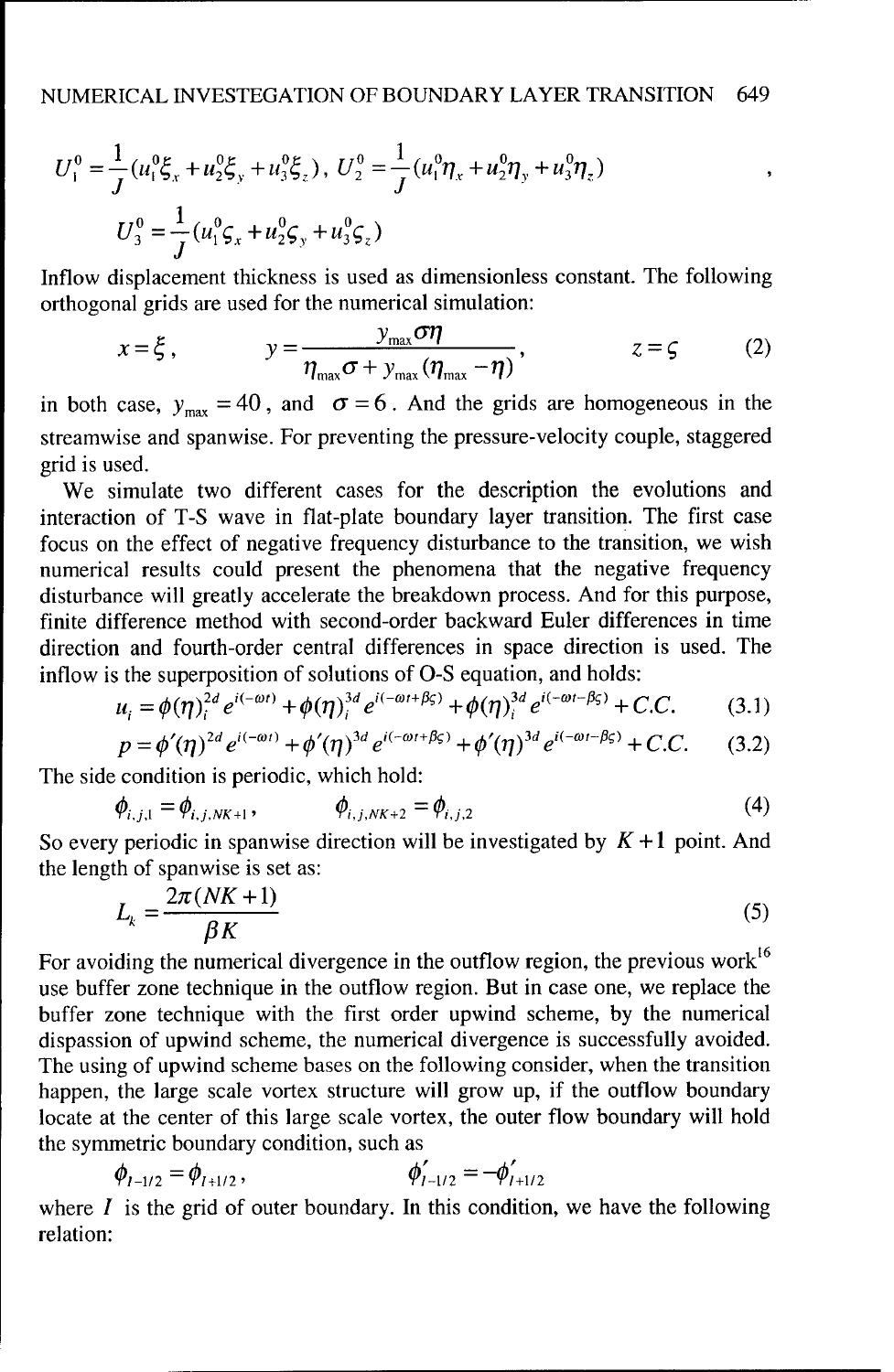$$
\frac{\partial f}{\partial \xi} = \frac{f_{i+1/2}^* - f_{i-1/2}^*}{\Delta \xi} = \frac{(f_{i+1} - f_{i-1}) - |A|_{i+1/2} \Delta U_{i+1/2} + |A|_{i-1/2} \Delta U_{i-1/2}}{\Delta \xi} = \frac{2|A|_{i-1/2} \Delta U_{i-1/2}}{\Delta \xi}
$$

So

$$
\frac{\partial U}{\partial t} + \frac{\partial f}{\partial \xi} + \frac{\partial p}{\partial \xi} - \frac{\partial^2 f_v}{\text{Re}\,\partial \xi \partial \xi} = \frac{U^{n+1} - U^n}{\Delta t} + \frac{2|A|_{i-1/2}\Delta U_{i-1/2}}{\Delta \xi} + \frac{\partial p}{\partial \xi} - \frac{\partial^2 f_v}{\text{Re}\,\partial \xi \partial \xi} \tag{6}
$$

This is obvious that (6) has upwind character; this kind of boundary condition can help to prevent the numerical divergence.

In the second case, the disturbance;

$$
u_1 = \mathcal{E}_1^{2d} e^{i(-\omega t)} + \mathcal{E}_1^{3d} e^{i(-\omega t + \beta \varsigma)} + \mathcal{E}_1^{3d} e^{i(-\omega t - \beta \varsigma)} + C.C.
$$
 (7.1)

$$
u_2 = u_3 = p = 0 \tag{7.2}
$$

is introduced on the wall, and the position is  $(i', 1, k)$ . We use this kind of disturbance to simulate the behavior of disturbance, which is excited by a ribbon on the wall. The two order spatial accuracy and two order temporal accuracy SIMPLE method is used.

#### 2. Results and Conclusions.

In the case 1, the Reynolds number 900 and 800 are simulated, and  $\beta$  is 0.1. In this case, we set  $\phi_i^{2d} = 2\phi_i^{3d}$ , the wavelength of (3.1) and (3.2) on the spanwise direction will reduce to its half,  $\frac{P}{r}$ . Therefore, a subharmonic, which 2 holds a half frequency of T-S wave, generates. The numerical grid of case **I** is  $160\times36\times32$ . Since the early part of transition is a spatial instability dominant, wave number is real, so we assume that the dimensionless frequency is -86, according to analysis of A. H. Nayfeh and A. Padhyen<sup>17</sup>, the group speed hold:

$$
\frac{\partial \omega}{\partial a} = C_g e^{i\chi} = \frac{d\xi}{dt}\Big|_{(T-S \text{ wave})}
$$
(8)

where  $\chi$  is the phase angel of group speed. Therefore, for the T-S wave, we can get the following formula:

$$
\phi(\eta)e^{i(-\omega t + \alpha \xi)} = \phi(\eta) \exp[i(a\xi - \omega \int_{t_0}^t dt)] = \phi(\eta) \exp[i(a\xi - \omega \int_{t_0}^t \frac{d\xi}{C_g e^{i\chi}})] \tag{9}
$$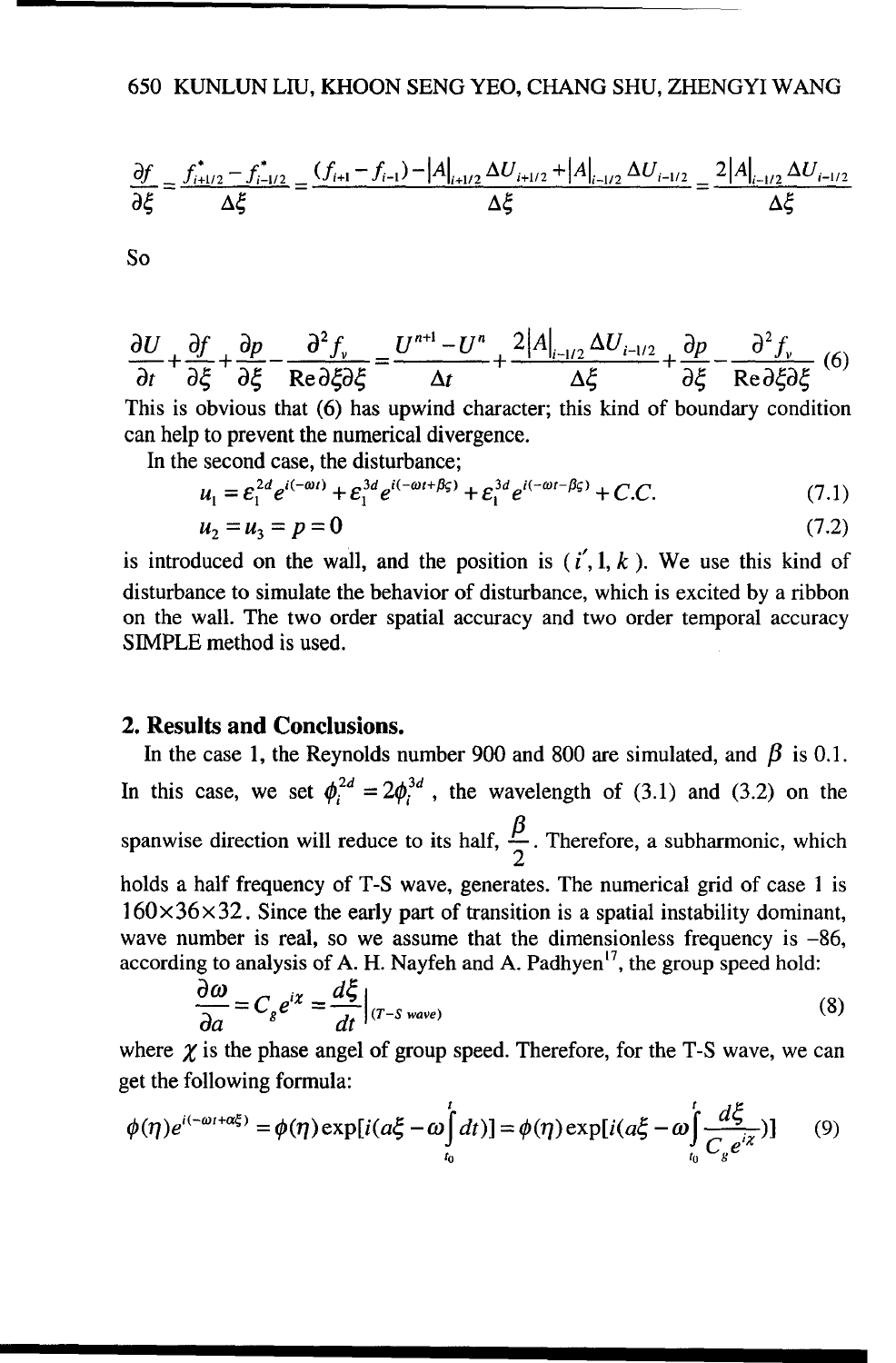Our numerical results in case **I** (fig.]-fig.3) proves that in the first 4 or 5 T-S wave, the group speed of T-S wave is homogenous. Therefore, from (9), it obtains that:

$$
\phi(\eta)e^{i(-\omega t + \alpha \xi)} = \phi(\eta) \exp[i(a - \omega \left\langle \frac{1}{C_g e^{i\chi}} \right\rangle) \xi]
$$
\n(10)

where  $\langle \cdot \rangle$  stands for the average in a streamwise wavelength. From (10), we get a formula of streamwise wavelength  $l_{wave}$ :

$$
l_{wave} = 2\pi / (a_{re} - \omega \left\langle \frac{1}{C_g e^{i\chi}} \right\rangle)
$$
 (11)

where  $a_{r}$  is the real part of  $a$ . Although the wave number of case 1 is negative, the propagation direction of T-S wave and the direction of group speed are still positive, which are along the streamwise. Therefore, the wavelength  $l_{wave}$  of case **I** is shorter than the condition of corresponding positive frequency, such as case 2.

Figure 1, 2 and 3 are consequences of case **1,** Figure 2 clearly present that, in the second periodic of T-S wave, it breaks into two parts in the spanwise, this is a typical harmonica behavior. As the evolution of T-S wave, structures continuously break down; fluid contour becomes more and more irregular and complex. Turbulence happens. The strength of the amplitude of disturbance in figure 3 is higher than that of figure 1 and figure 2, and  $max(\phi_i^{2d}) = 0.04$  in figure 3, and max $(\phi_i^{2d})$  = 0.02 in figure 1 and figure 2, where  $\phi_i^{2d}$  is the profile of coming flow.

Figure 4 to 11 are numerical result of case 2. In this case, Reynolds number is 900,  $\beta$  is 0.1, and the dimensionless frequency F is 86. But, in case 2,  $\phi_i^{2d} = 3\phi_i^{3d}$ . The numerical grid is  $140 \times 32 \times 32$ . Numerical ribbon sets on the grids  $(30, 1, k)$ . The maximum receptive velocity on the  $(30, 2, k)$  is 0.005. Results clearly show us an entire interaction process of two  $\lambda$  vortexes. At first, each  $\lambda$  vortex will be stretched by the other, their head will move closely in their propagation direction. In the region  $Re = 1200$ , two  $\lambda$  vortexes merge together. And, quickly, breakdown happens.

#### **REFRENCE**

1 Prandtl, L. 1931, Uber die Entstehung der Turbulenz. ZAMM, **11,** 407.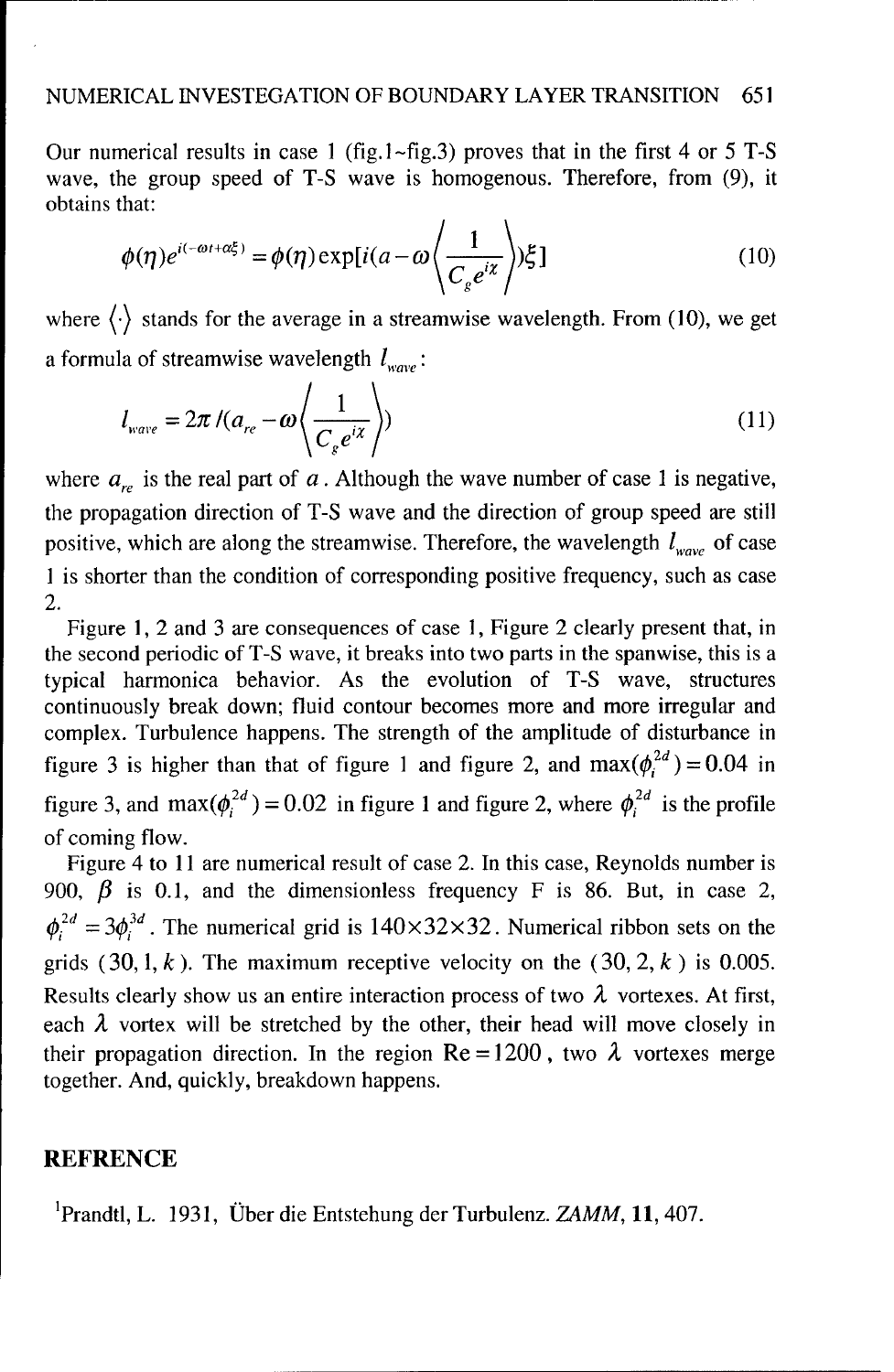<sup>2</sup>Tollmien, W. and Grohne, D. 1961, *The nature of transition, In: Boundary Layer and Flow Control.* **Vol.2**, Pergamon Press, London.

<sup>3</sup>Heisenberg, W. 1924, Über Stabilität und Turbulenz von Flüssigkeitsströmen. *Ann. D. Phys.* **74**, 577.

 ${}^{4}$ Lin, C. C. 1955, The theory of hydrodynamic stability, Cambridge Univ. Press.

5Schubauer, G. B., Skramstad, H. H., 1947, Laminar boundary layer oscilliations and stability of laminar flow, NACA Tech. Report No. 909.

 ${}^{6}$ Craik, A. D. D. 1971, Non-Linear resonant instability in boundary layers. J. *Fluid Mech. 50,* 393. <sup>7</sup>

<sup>7</sup>Herbert, Th. 1983, Secondary instability of plane channel flow to subharmonic three-dimensional disturbances. *Phys. Fluids.* 26(4), 871.

8Herbert, Th. 1988, Secondary instability of boundary Layers. *Ann. Rev. Fluid. Mech.* 20, 487.

<sup>9</sup>Klebanoff, P. S., Tidstrom, K. D. & Sargent, L. M. 1962, The threedimensional nature of boundary-layer instability. *J. Fluid Mech.* 12, **1.**

 $^{10}$ Kachanov, Y. S. 1987, On the resonant nature of the breakdown of a laminar boundary layer. *J. Fluid Mech.* 184, 43.

"Kachanov, Y. **S.** 1994, Physical mechanisms of laminal-boundary-layer transition. Ann. *Rev. Fluid. Mech.* 26, 411.

 $^{12}$ Saric, W. S. and Thomas, A. S. W. 1984, Experiments on the subharmonic route to turbulence in boundary layers, *Turbulence and Chaotic Phenomena in Fluids.* (ed. T. Tatsumi), pp. 117~122. North-Holland.

<sup>13</sup>Fasel, H. 1976, Investigation of the stability of boundary layers by a finite differencemodel of the Navier-Stokes equations. *J. Fluid Mech.* 78, 355.

 $14$ Fasel, H. and Konzelmann, U. 1990, Non-parallel stability of a flat-plate boundary layer using the complete Navier-Stokes equations. *J. Fluid Mech.* 221, 311.

<sup>15</sup>Baylay, B. J. and Orszag, S. A. 1988, Instability mechanisms in shear-flow transition. *Ann. Rev. Fluid. Mech.* 26, 411.

<sup>16</sup>Liu, C. & Liu, Z., 1995, Multigrid mapping and box relaxation for simulation of the whole process of flow transition in 3d boundary layer, *J. Comp. Phy.* **119,** 325.

17Nayfeh A. H. and Padhyen A. 1979, *AIAA Jour.* **17. 1084-1090.**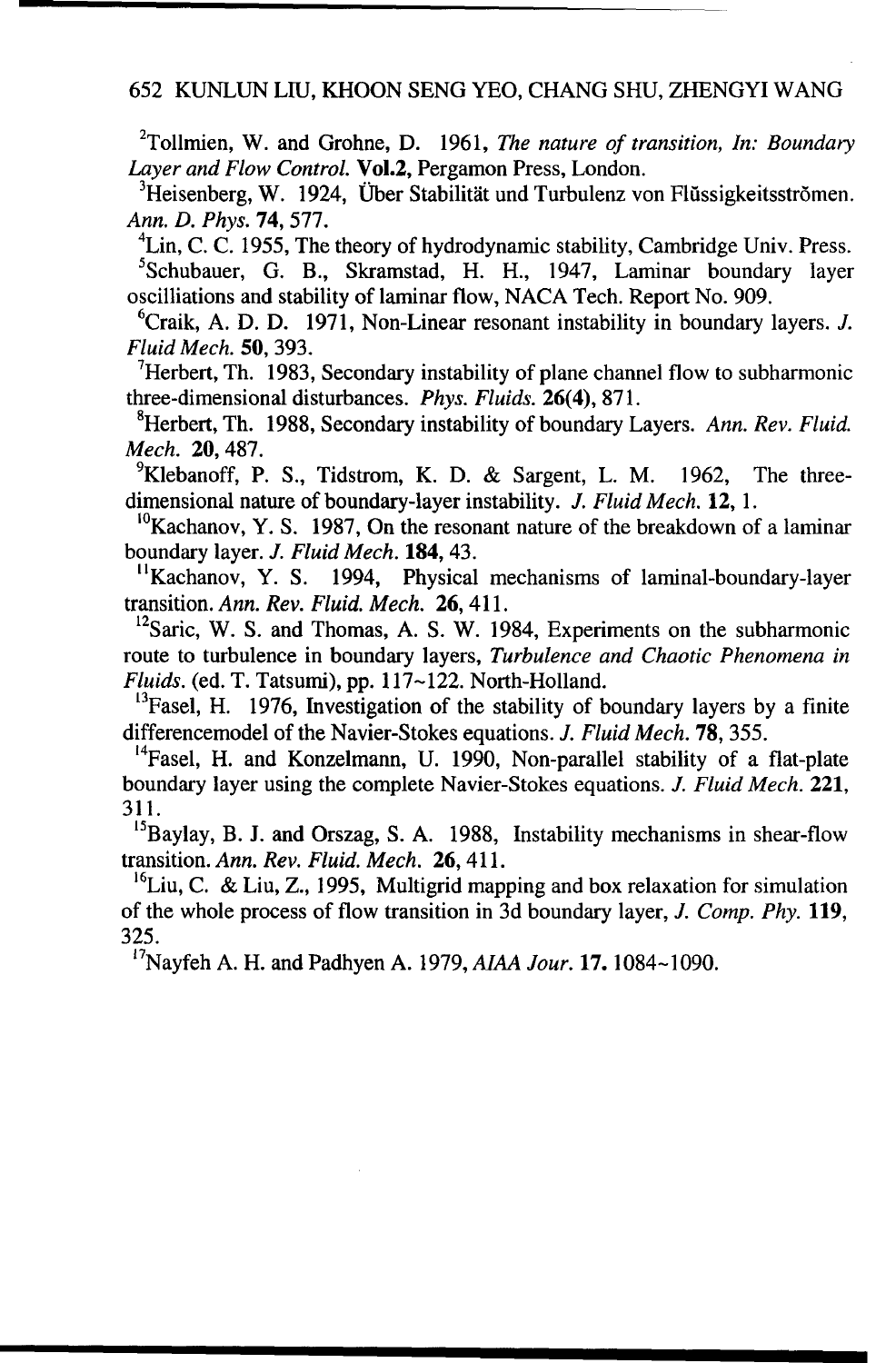

Figure 1, Spanwise velocity contour,  $Re = 900$ ,  $F = 86$ .  $y = 2.0$ 



Figure 2, Spanwise velocity contour,  $Re = 900$ ,  $F = 86$ .  $y = 1.4$ 



Figure 3, Spanwise velocity contour,  $Re = 800$ ,  $F = 86$ .  $y = 2.0$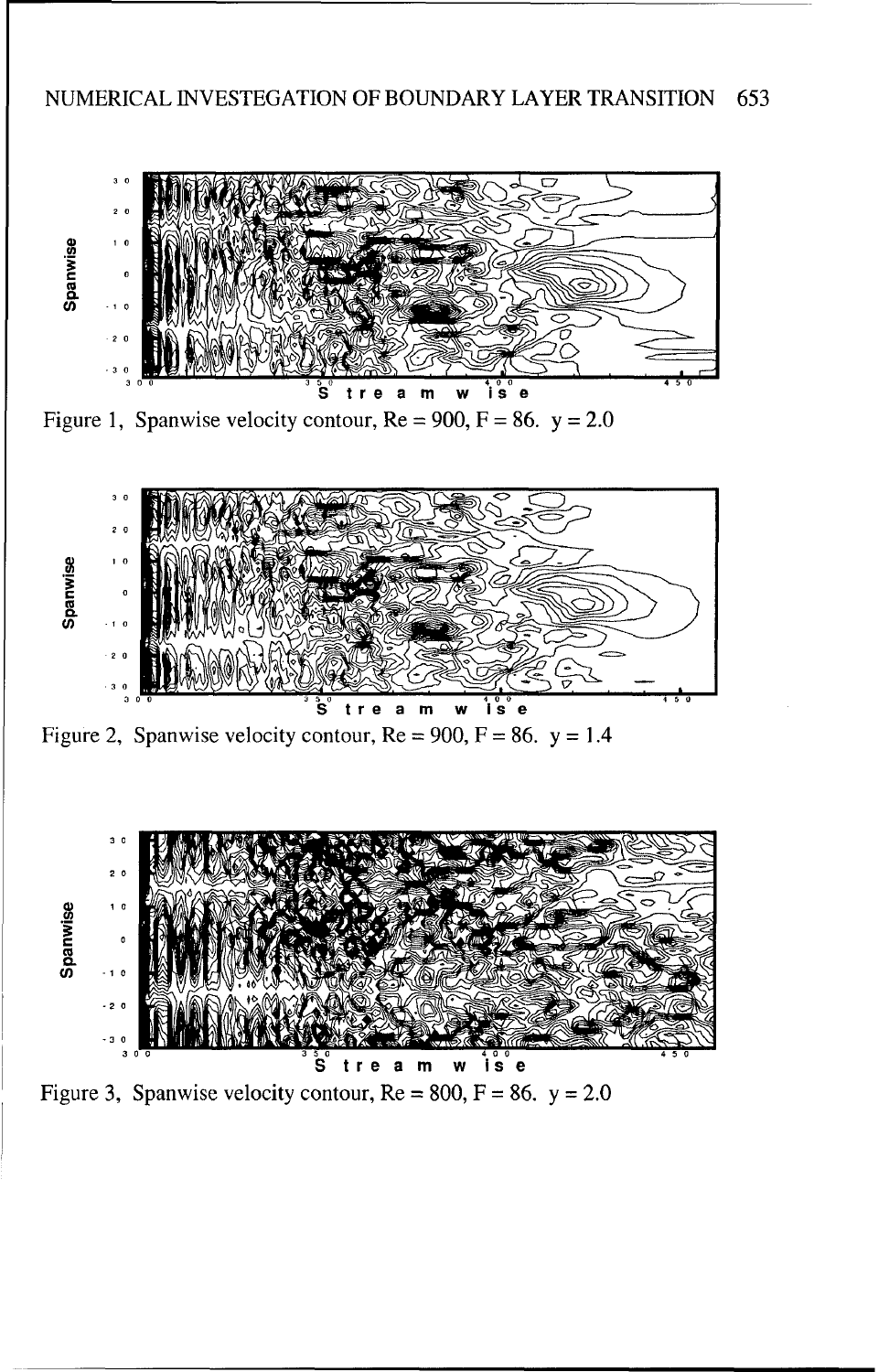

Figure 4, Pressure contour,  $Re = 900$ ,  $F = 86$ .  $y = 2.0$ ,  $t = 7T$ , Ribbon position  $x = 303.94$ 



Figure 5, Pressure contour,  $Re = 900$ ,  $F = 86$ .  $y = 2.0$ ,  $t = 7.125T$ , Ribbon position  $x = 303.94$ 



Figure 6, Pressure contour,  $Re = 900$ ,  $F = 86$ .  $y = 2.0$ ,  $t = 7.25T$ , Ribbon position  $x = 303.94$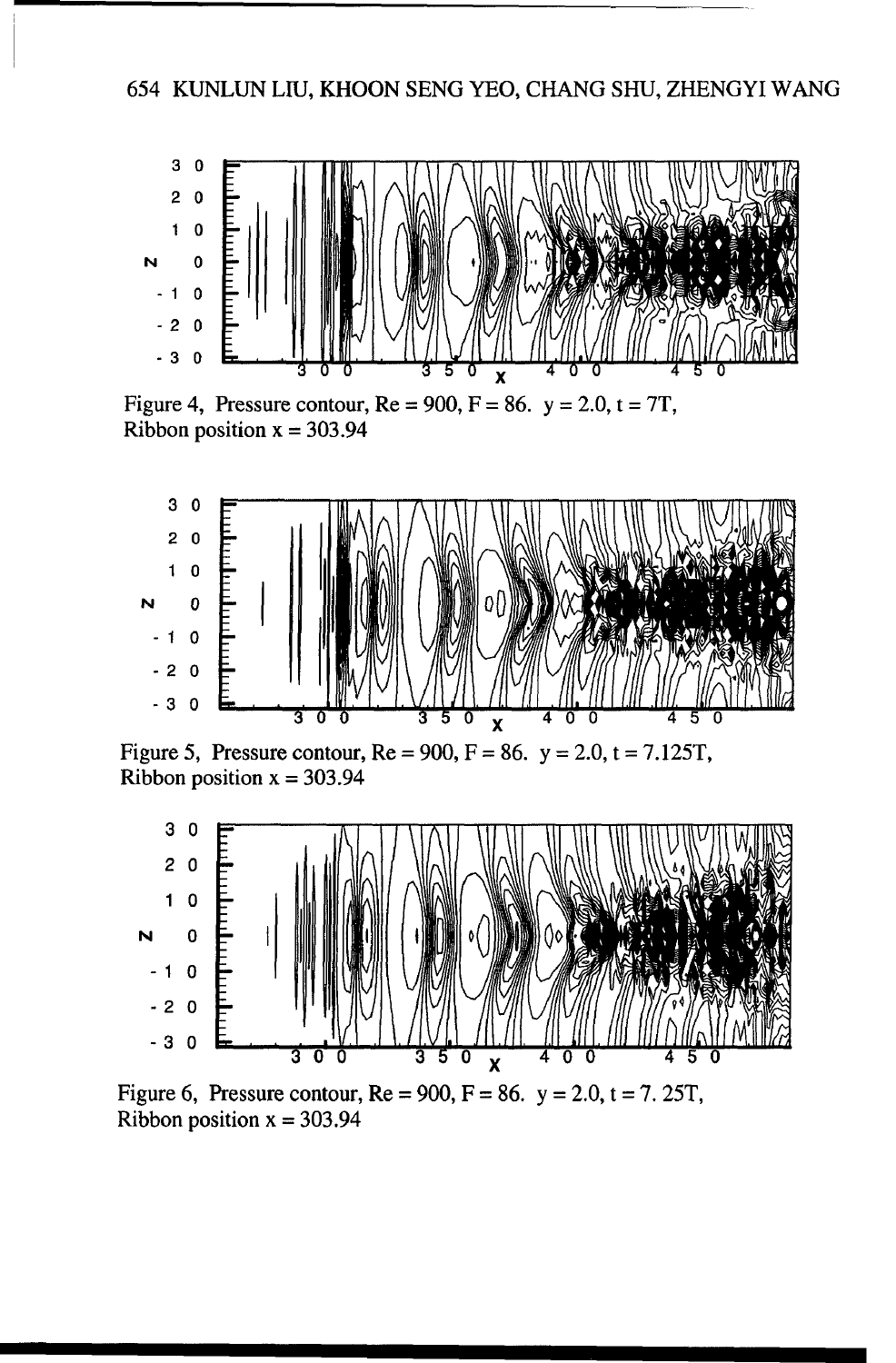

Figure 7, Pressure contour,  $Re = 900$ ,  $F = 86$ .  $y = 2.0$ ,  $t = 7.375T$ , Ribbon position  $x = 303.94$ 



Figure 8, Pressure contour,  $Re = 900$ ,  $F = 86$ .  $y = 2.0$ ,  $t = 7.5T$ , Ribbon position  $x = 303.94$ 



Figure 9, Pressure contour,  $Re = 900$ ,  $F = 86$ .  $y = 2.0$ ,  $t = 7.625T$ , Ribbon position  $x = 303.94$